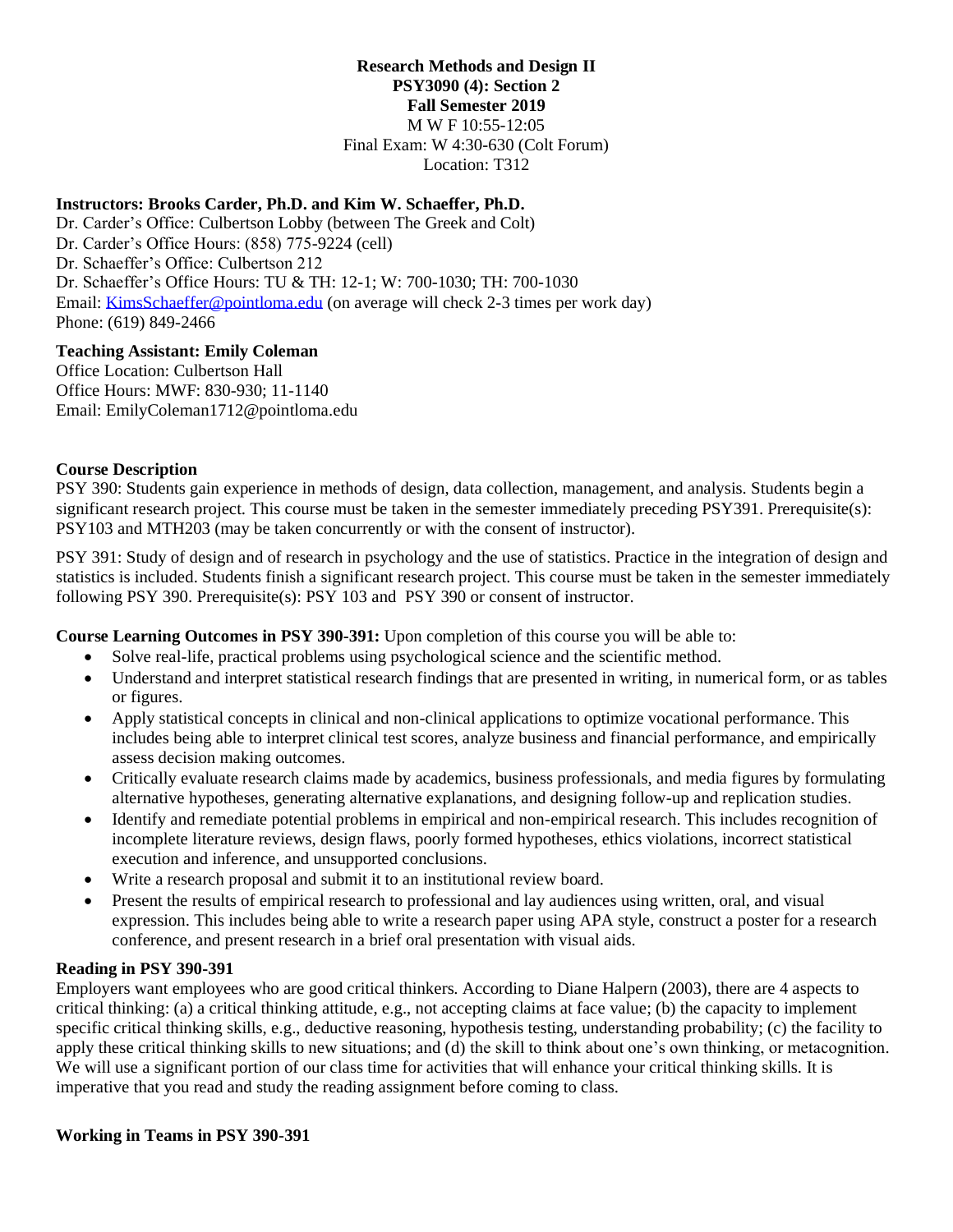This course employs the Team Based Learning (TBL) method. "Team-Based Learning is an evidence based collaborative learning teaching strategy designed around units of instruction, known as "modules," that are taught in a three-step cycle: preparation [completing the assignment before class], in-class readiness assurance testing [RATs, basically quizzes on the assignment], and application-focused exercise [Team Application Exercises]." The fourth essential component of TBL is the Team Member Helpfulness Evaluation (both formative and summative).

### **Required Textbook**

Mitchell, M. L., & Jolley, J. M. (2013). *Research design explained* (8th ed.). New York: Thomson-Wadsworth.

#### **How Grades Will Be Earned (A = 93-100; A- = 90-92.99; B+ = 88-89.99; B = 84-87.99; B- = 80-83.99; C+ = 77- 79.99; C = 70-76.99; C- = 65-69.99; D+ = 62-64.99; D = 55-61.99; D- = 50-54.99; F < 49.99%)**

|       | <b>PSY390</b>                                                |
|-------|--------------------------------------------------------------|
| 15%   | Readiness Assurance Tests (RATs)                             |
| 15%   | <b>Team Application Exercises</b>                            |
| 5%    | Team Member Helpfulness Evaluation (peer-graded)             |
| 40%   | $Tests1-4$                                                   |
| 15%   | Homework                                                     |
| 10%   | <b>IRB</b> Proposal                                          |
| Note: | Final Examination. Minus 10% in overall grade if not present |
|       | PSY391                                                       |
| 15%   | Readiness Assurance Tests (RATs)                             |
| 10%   | <b>Team Application Exercises</b>                            |
| 5%    | Team Member Helpfulness Evaluation (peer-graded)             |
| 40%   | $Tests1-4$                                                   |
| 10%   | Homework                                                     |
| 20%   | Paper                                                        |
| Note: | Final Examination. Minus 10% in overall grade if not present |

#### **Managing Your Life and This Course**

If you cannot take a test due to extreme circumstances, please ask me for permission to take the test at another time before the exam.

Most people need to miss a class due to illness, flight delays, and so on. Therefore, a safety valve is built into the course. For the safety valve to become effective two conditions are met. First, cell phones are put away, and second, 90% of the class completes the IDEA course evaluation the first week it is posted.

*Safety Valve:* The four lowest Team Application Exercises, two lowest Homework scores, and two lowest RATs, will be dropped.

## **Academic Honesty**

Students should demonstrate academic honesty by doing original work and by giving appropriate credit to the ideas of others. Academic dishonesty is the act of presenting information, ideas, and/or concepts as one's own when in reality they are the results of another person's creativity and effort. A faculty member who believes a situation involving academic dishonesty has been detected may assign a failing grade for that assignment or examination, or, depending on the seriousness of the offense, for the course. Faculty should follow and students may appeal using the procedure in the university Catalog. See [Academic Policies](http://catalog.pointloma.edu/content.php?catoid=18&navoid=1278) for definitions of kinds of academic dishonesty and for further policy information.

### **Late Assignments**

You can turn in a late assignment for up to seven days. The TA will deduct ten percent for lateness and ten percent each additional day the assignment is late.

## **PLNU Mission To Teach ~ To Shape ~ To Send**

Point Loma Nazarene University exists to provide higher education in a vital Christian community where minds are engaged and challenged, character is modeled and formed, and service is an expression of faith. Being of